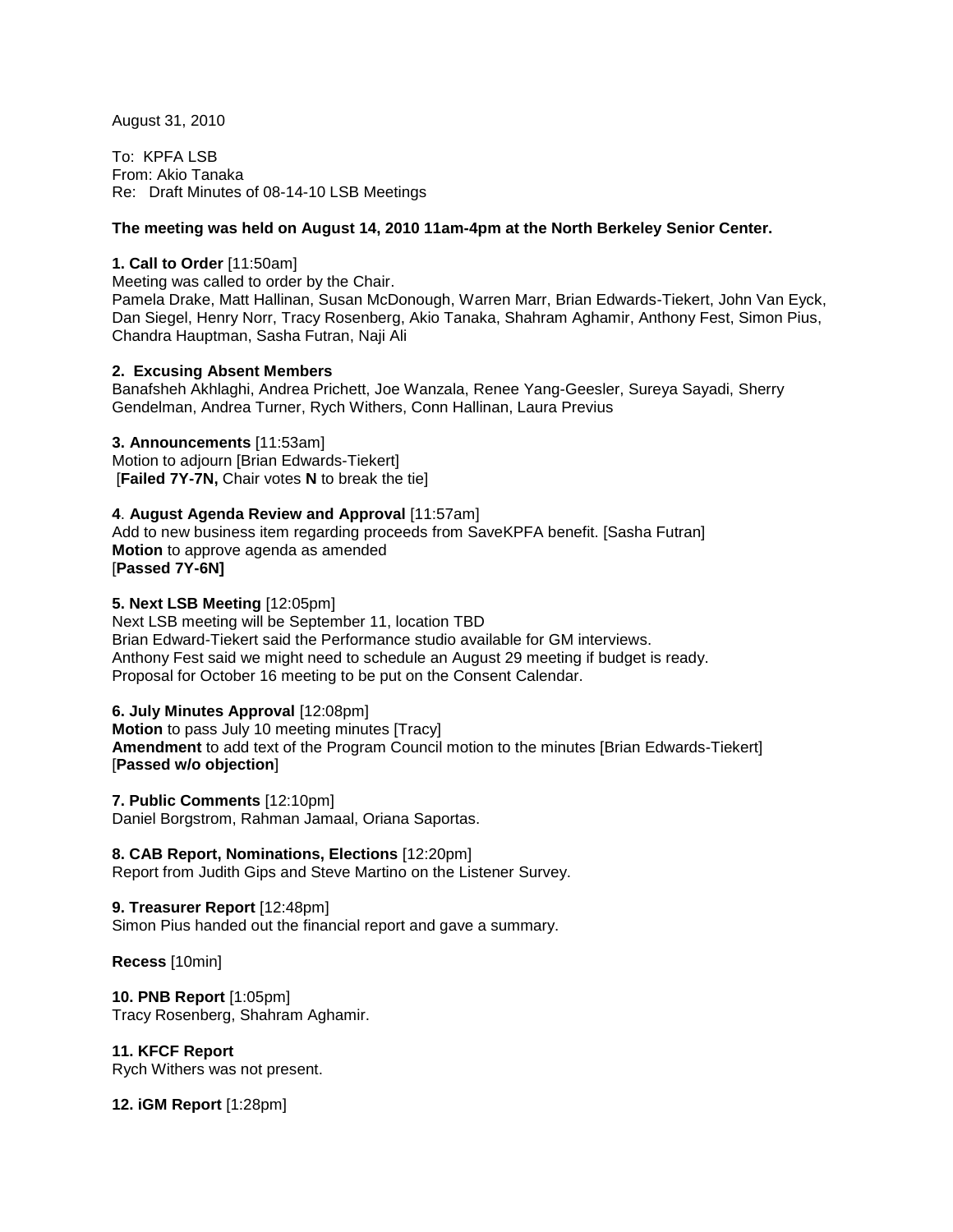Ahmad Anderson was not present. Chandra Hauptman requested an executive session with the IGM regarding staff cuts at the next meeting.

**13. LSB Committee Report [**1:31pm] **13.1 Personnel Committee** Sasha Futran reported 11 people were interviewed and there are 6 people left in the pool.

**14 PNB Committees** [2:48] **14.1 Finance** [Tracy Rosenberg] **14.2 Audit Committee** [Chandra Hauptman]

**15. Unfinished Business** [2:55pm] **15.1 Program Committee Motion**

**Substitute Motion** on Program Council [Tracy Rosenberg] **Amendment** to remove sub paragraph f) [Dan Siegel] **[Failed 5Y-7N]**

**Amendment** to add one representative elected by the paid staff. [Brian Edwards-Tiekert] **[Failed 3Y-** Pamela Drake, John Van Eyck, Brian Edwards-Tiekert **7N -** Sasha Futran, Chandra Hauptman, Henry Norr, Tracy Rosenberg, Akio Tanaka, Shahram Aghamir, Naji Ali**]**

**Amendment** to remove the three community representatives [Brian Edwards-Tiekert] **[Withdrawn]**

**Amendment** - Replace 'the managers of Training, Music, News, and Public Affairs..' with 'the managers of Training, Music, News, and Public Affairs as non-voting members, and one representative each from Training, Music, News, and Public Affairs, elected by the paid staff in each department'. [Shahram Aghamir]

[**Withdrawn**]

**Amendment-** Replace 'the managers of Training, Music, News, and Public Affairs..' with 'One representative each from Training, Music, News, and Public Affairs, elected by the paid staff in each department' [Chandra Hauptman] **[Passed 8Y-2A]**

**Amendment -** The members shall serve for two year terms, except those elected by an organization with bylaws that specify shorter terms. [Shahram Aghamir] **[Passed 7Y-3A]**

**Motion** to close debate **[Passed 7Y-3N]**

**Program Council substitute motion as amended [Tracy Rosenberg]**

**[Passed 7Y –** Sasha Futran, Chandra Hauptman, Henry Norr, Tracy Rosenberg, Akio Tanaka, Shahram Aghamir, Naji Ali,

**3 N-** Pamela Drake, John Van Eyck, Brian Edwards- Tiekert**]**

**16. New Business** None

**18. Adjourn** Meeting was adjourned at 3:40PM.